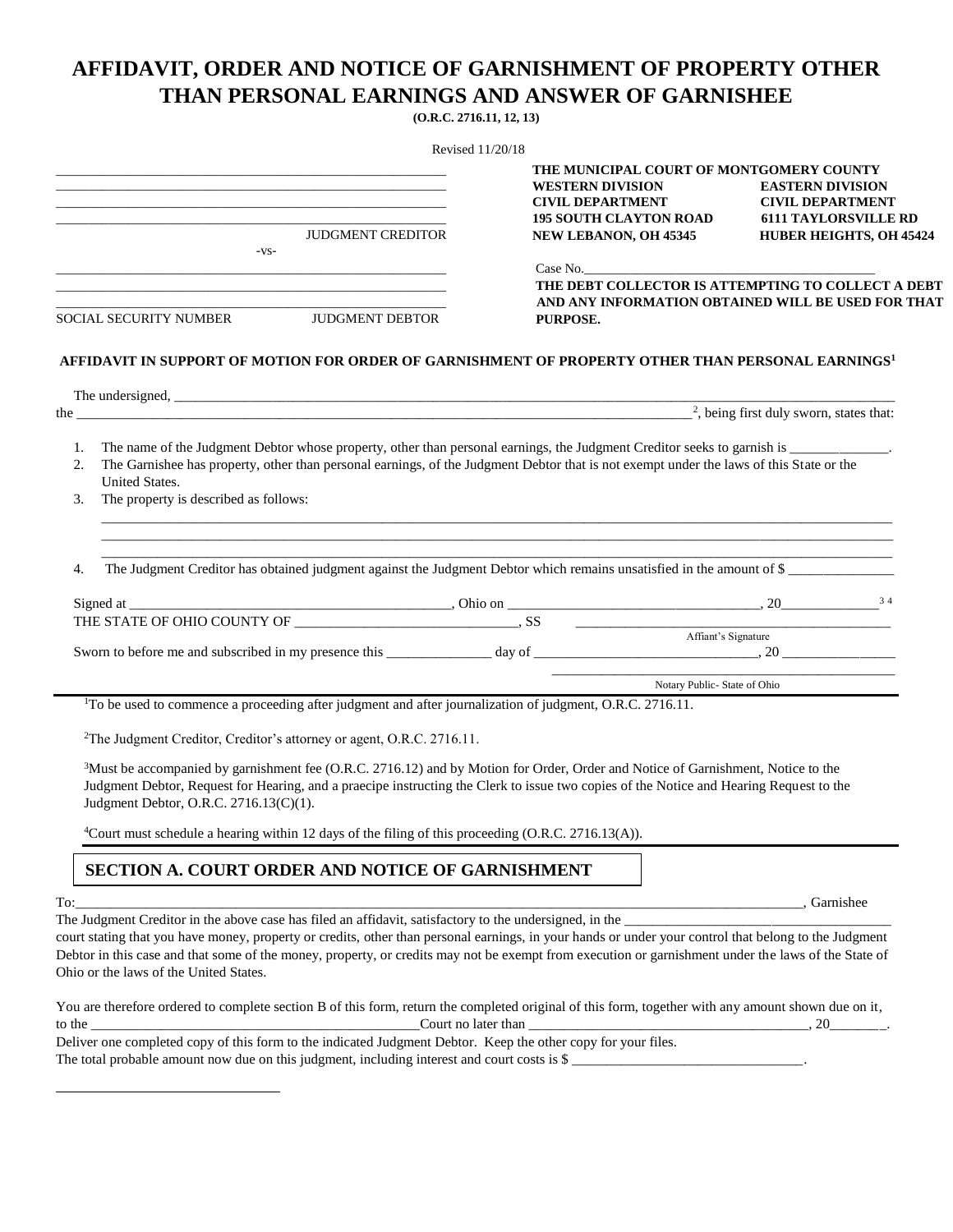You are also ordered to hold safely anything of value that belongs to the indicated Judgment Debtor that has to be paid to the Court, as determined under Section B of this form, but that is of such a nature that it cannot be so delivered, until further order of the Court.

|    | <b>SECTION B. ANSWER OF GARNISHEE</b>                                                                                   | Judge<br>(Answer All Pertinent Questions)                                                                                                                                                                                                                                    |
|----|-------------------------------------------------------------------------------------------------------------------------|------------------------------------------------------------------------------------------------------------------------------------------------------------------------------------------------------------------------------------------------------------------------------|
|    |                                                                                                                         | Now comes the Garnishee who says:                                                                                                                                                                                                                                            |
| 1. | in Garnishee possession.                                                                                                | That Garnishee has money, property, or credits other than personal earnings of the indicated Judgment Debtor under Garnishee control and<br>Yes<br>No                                                                                                                        |
| 2. | Said property is described as:                                                                                          |                                                                                                                                                                                                                                                                              |
|    |                                                                                                                         |                                                                                                                                                                                                                                                                              |
| 3. | indicated in Section A of this form, sign and return this form and pay the amount of line 1 to the Clerk of this Court. | If the answer to line 1 is YES and the amount is less than the probable amount now due on the judgment, including interest and costs, as                                                                                                                                     |
| 4. | amount now due to the Clerk of this Court.                                                                              | If the answer to line 1 is YES and the amount is greater than the probable amount now due, sign and return this form and pay the probable                                                                                                                                    |
| 5. | else until further order of the Court.                                                                                  | If the answer to line1 is YES but the money, property, or credits are of such a nature that they cannot be delivered to the Clerk of this<br>Court, indicate that by placing an "X" in this space: Do not dispose of that money, property, or credits or give them to anyone |
| 6. | If the answer to line 1 is NO, sign and return this form to the Clerk of this Court.                                    |                                                                                                                                                                                                                                                                              |
|    | I certify that the statements above are true.                                                                           |                                                                                                                                                                                                                                                                              |
|    |                                                                                                                         | Print Name of Garnishee                                                                                                                                                                                                                                                      |
|    |                                                                                                                         | Print Name and Title of Person Completing Form                                                                                                                                                                                                                               |
|    |                                                                                                                         | Signature of Person Completing Form                                                                                                                                                                                                                                          |
| 1. | Garnishee. Must be served not later than seven days prior to the scheduled hearing date. O.R.C. 2716.13(B).             | Three copies must be served on Garnishee. O.R.C. 2716.13(B). Garnishee returns one copy to the Clerk of Courts and one to the Judgment Debtor and one is retained by the                                                                                                     |

2. To be completed by Judgment Creditor.

3. Must be accompanied by Motion for Order, Affidavit, Notice to the Judgment Debtor, and a praecipe instructing the Clerk to issue two copies of the Notice and Hearing Requests to the Judgment Debtor.

4. Before the date set for the hearing as indicated on this notice. O.R.C. 2716.21(B) and O.R.C. 2716.13(B).

5. To be completed by the Garnishee.

## **SECTION A SHALL BE FILLED IN BEFORE SERVICE. SECTION B SHALL BE FILLED IN BY THE GARNISHEE AND THE ORIGINAL FILED WITH THE COURT AS GARISHEE'S ANSWER. THE GARNISHEE MAY KEEP ONE COMPLETED AND SIGNED COPY OF THE FORM AND SHALL DELIVER THE OTHER COMPLETED AND SIGNED COPY OF THE FORM TO THE JUDGMENT DEBTOR.**

If several affidavits seeking orders of garnishment of property, other than personal earnings, are filed against the same judgment debtor in accordance with O.R.C. 2716.11, the court involved shall issue the requested orders in the same order in which the clerk received the associated affidavits.